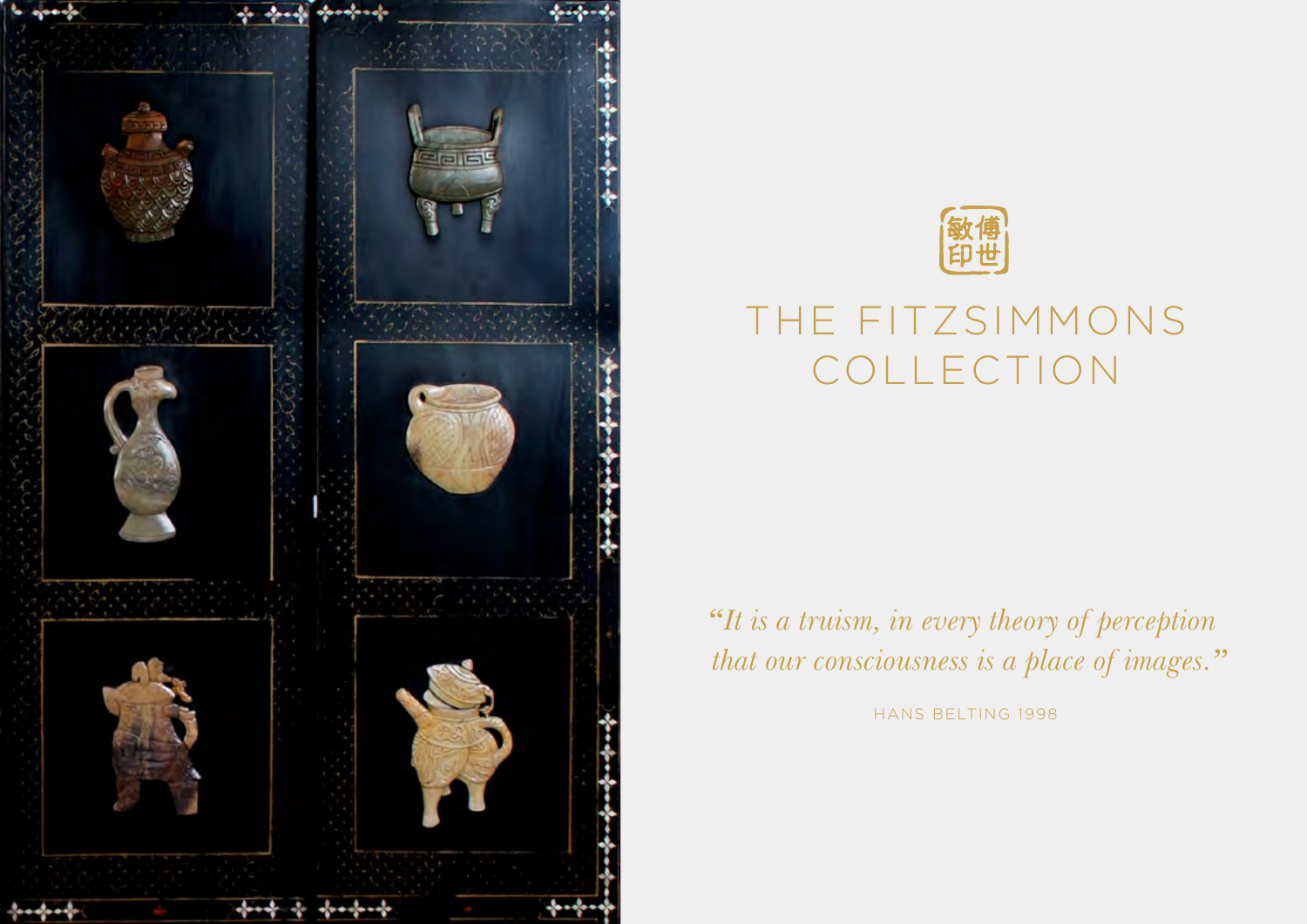

Iconic Chinese antique furniture is timeless, each piece an example of decorative and functional art that offers a window into China's cultural history, yet simultaneously complementing and enhancing both contemporary and classical interior aesthetics.

The Fitzsimmons Collection presents authenticity, beauty, form, function and quality craftsmanship.

## *"Inspirational and functional design, redolent with the symbolism of ancient China."*



## **SCREEN**

DETAIL: Screen of four panels from set of twelve. Black lacquered, carved jade stone, mother of pearl inlaid panels with handpainted on reverse sides, C19th. DIMENSIONS:One panel W40 D2 H179cm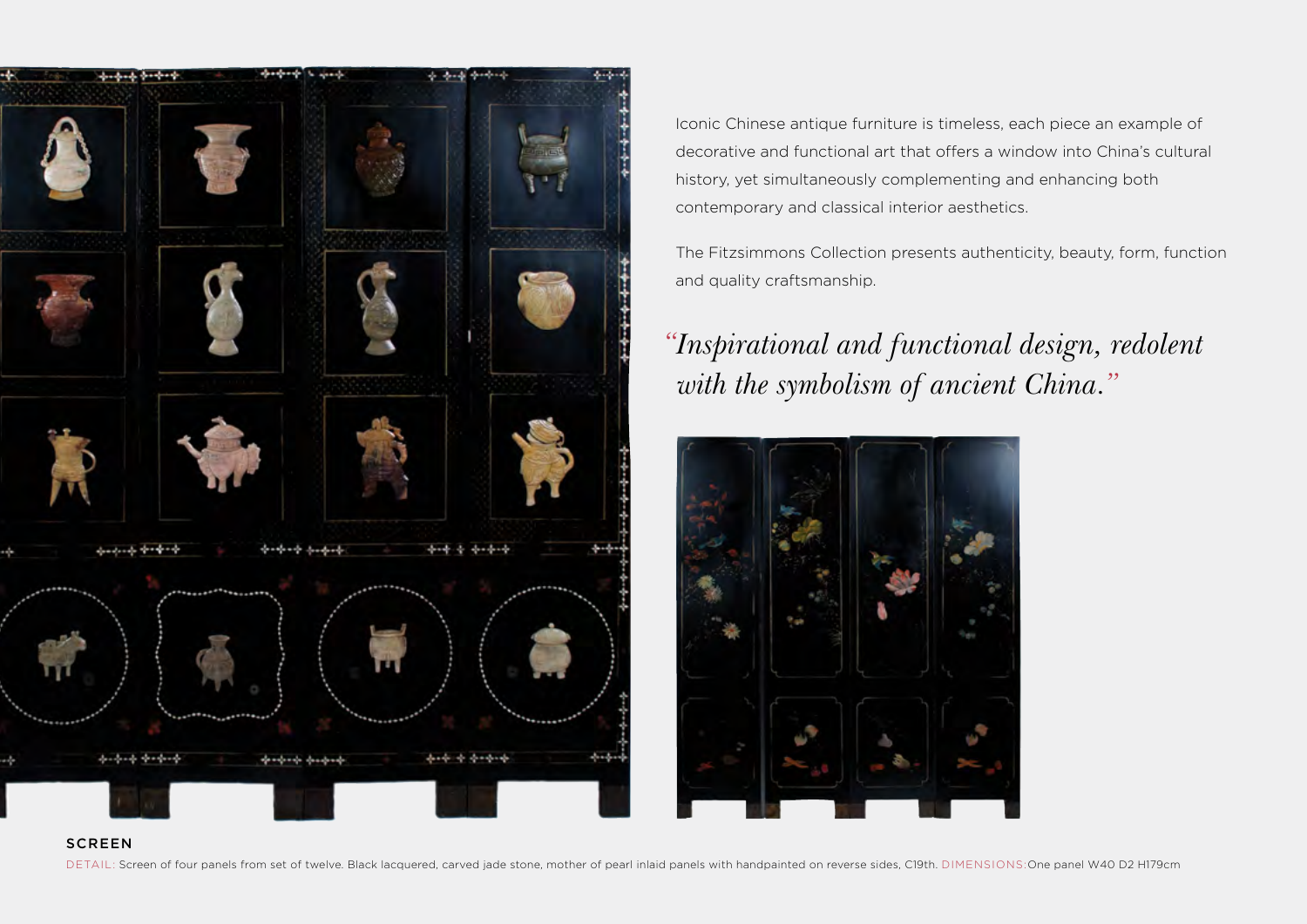*"A visual aesthetic that is timeless in its elegant simplicity, subdued sensuousness and architectural presence."*



*"Supreme elegance of line, with arms stretching out to welcome the sitter, while the chair follows the human form, ending with wonderfully tactile hand and foot rests."*



**CHAIR** DETAIL: Elm Yokeback Chair, C19th. DIMENSIONS: W57 D44 H117 cm. One of a pair